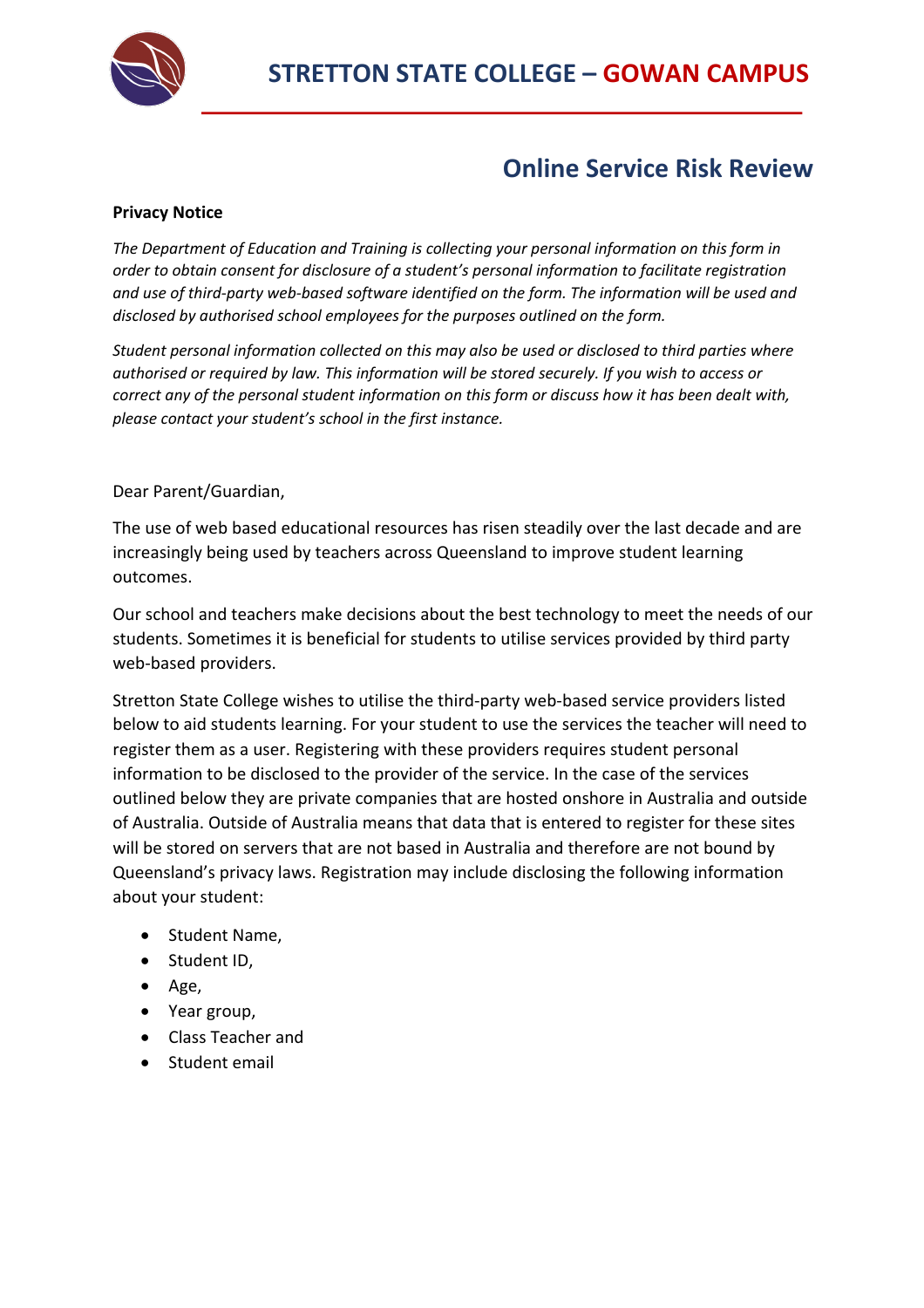We need your permission for the registration and use of these sites by your student.

*Note: It is not compulsory for you to provide this consent – If you decide not to provide consent, this will not adversely affect academic achievement, or any relationships with teachers or the school.*

Before you complete this consent form it is important that you understand the reasons that these websites collect this information, what will be done with it, who else may have access to it and where the data is stored. This information can be found in the hyperlinks below referring to each website's terms and conditions and/or privacy policy.

Please read these and ensure that you understand the implications of using this service before giving your consent. If you have any queries around the storage of student's information, please feel free to contact *Luke Fleming* on *lflem29@eq.edu.au*

**Below are the third-party web-based service providers:** 

**Name of Provider:** Mathletics (3P Learning)

**Type of Service:** The purpose of this website is to promote and provide access to a product *designed to develop a student's mathematic ability*.

**Website:** www.mathletics.com.au and http://www.3plearning.com/au/ (parent website)

**Terms of Use:** http://www.3plearning.com/terms/

**Privacy Policy:** http://www.3plearning.com/privacy

**File Storage:** Servers based in Australia or overseas

**Service Name:** Reading Eggs

**URL:** https://readingeggs.com.au/

**Data Hosting:** Offshore (outside of Australia)

**Purpose of use:** ReadingEggs is an early childhood online literacy and numeracy education program.

**Terms of use:** https://readingeggs.com.au/terms

**Privacy policy:** https://readingeggs.com.au/privacy/

Additional consent is being sought for the following reasons:

• Responses - online Learning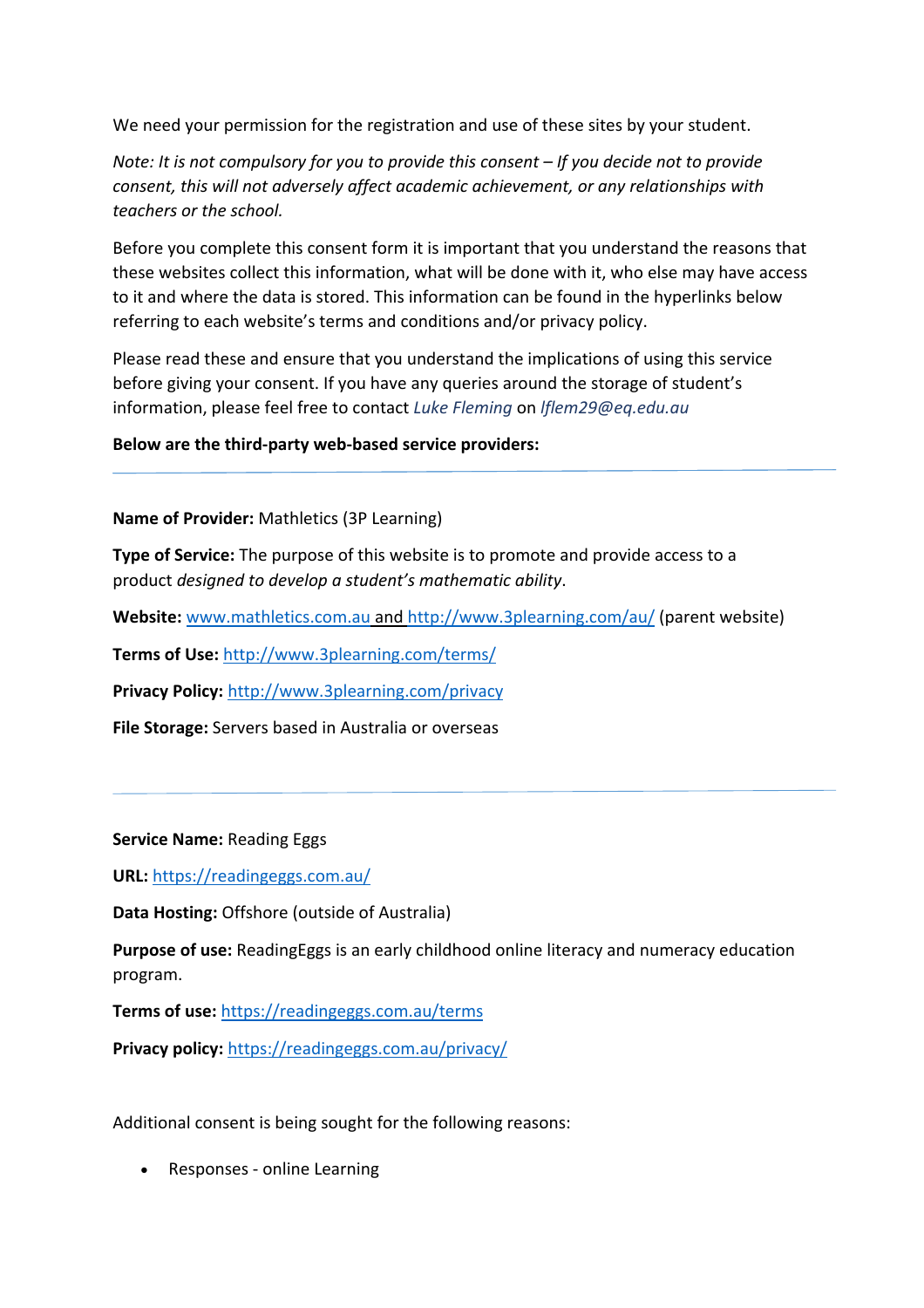#### **Name of Provider:** Scratch

**Type of Service**: The purpose of this website is to allow users to program their own interactives stories, games and animations - and share their creations with others in the online community.

**Website:** https://scratch.mit.edu/

**Terms of Use:** https://scratch.mit.edu/terms\_of\_use/

Privacy Policy: https://scratch.mit.edu/privacy\_policy/

**File Storage:** Servers based in Australia or overseas

#### **Name of Provider:** Seesaw

**Type of Service:** The purpose of this website is to allow students to share and submit assignments, notes, and subject content as well as to allow students to collaborate with fellow class members. Students are also able to compile a digital 'portfolio'.

**Website:** http://web.seesaw.me

**Terms of Use:** https://app.seesaw.me/about/terms

**Privacy Policy:** https://app.seesaw.me/about/privacy

**File Storage:** Servers based in Australia or overseas

## **Name of Provider:** Tinkercad

**Type of Service**: The purpose of this website is to provide users with practical hands on experience with Tinkercad to build literacy in design and 3D drawing.

**Website:** tinkercad.com/

**Terms of Use:** http://www.autodesk.com/company/legal-notices-trademarks/terms-ofservice-autodesk360-web-services/terms-of-service-for-project-ignite

**Privacy Policy:** http://www.autodesk.com/company/legal-notices-trademarks/privacystatement

**File Storage:** Servers based overseas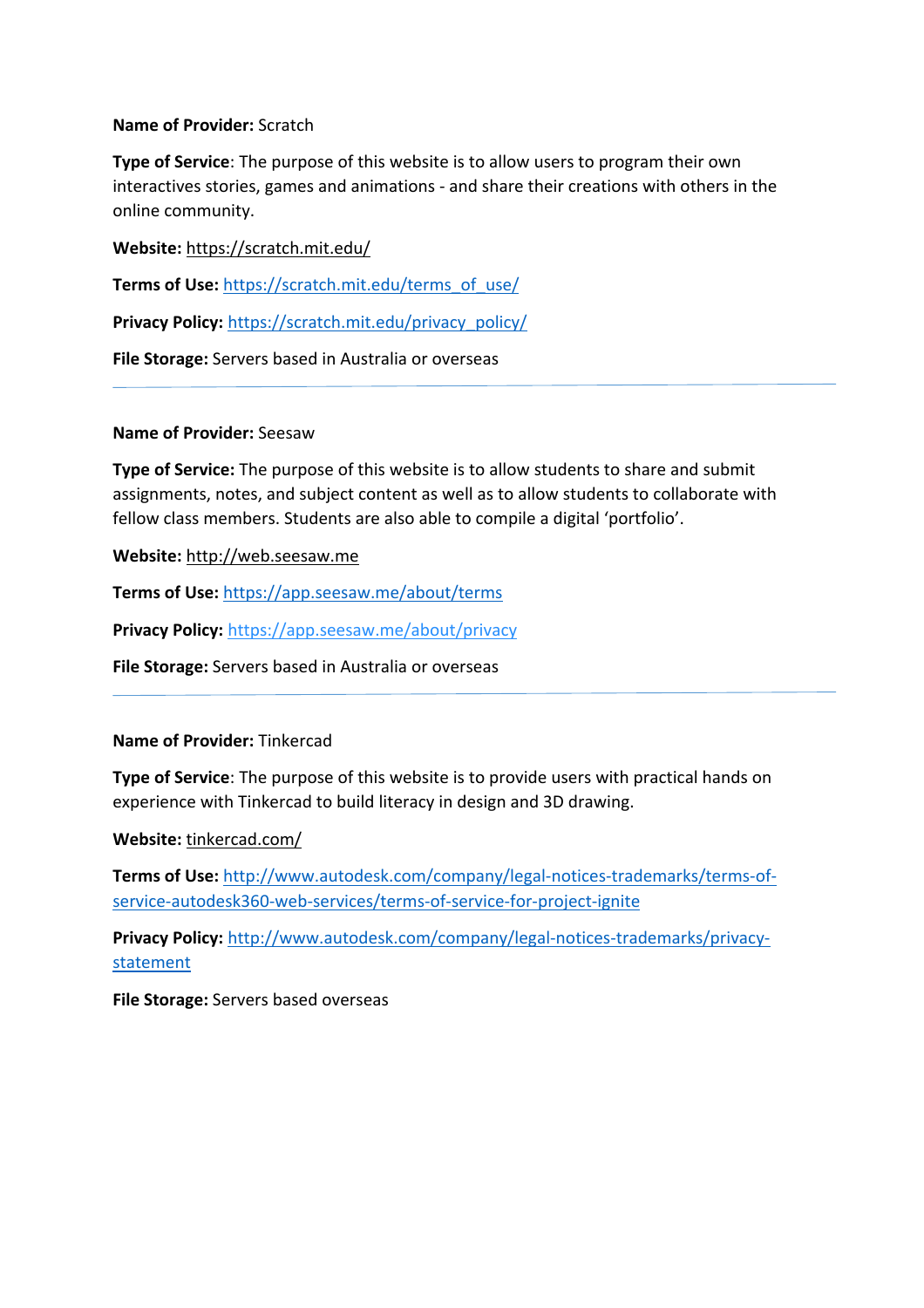#### **Name of Provider:** Tynker

**Type of Service**: The purpose of this website is to promote and provide access to the interactive game creating coding product called Tynker. This product allows students to receive training in coding, saving and playing.

**Website:** https://www.tynker.com/

**Terms of Use:** https://www.tynker.com/terms

**Privacy Policy:** https://www.tynker.com/privacy

**File Storage:** Servers based overseas